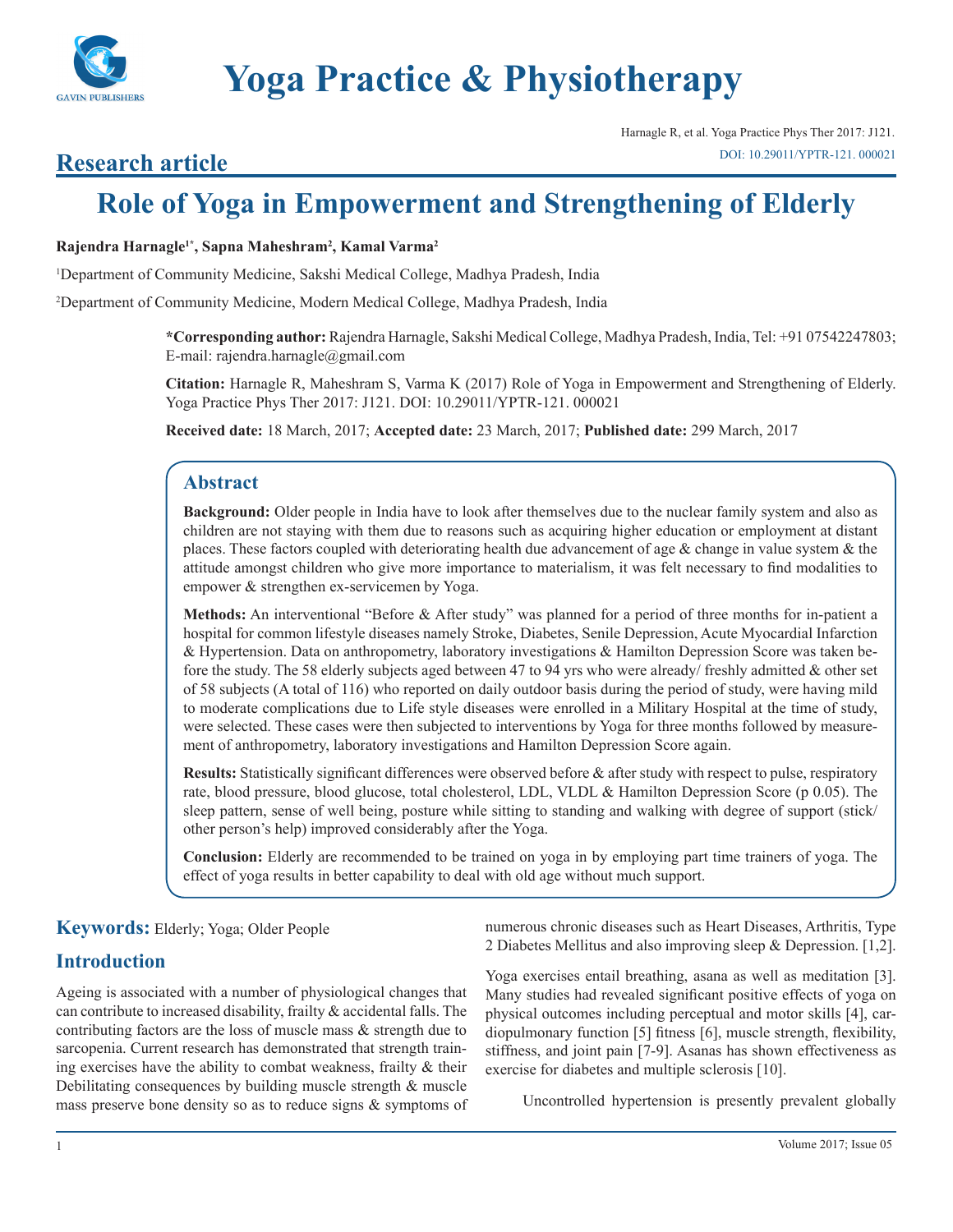and Yoga is coming out to be a cheaper alternate to this problem [11-13]. Yoga described as an ancient tradition (originating 8000 years ago) [14-16] incorporates postures, breath control, and meditation [17,18]. The yoga practitioners continues to rise, with current estimates indicating at least 15.8 million people in the United States (6.9% of Americans) practice yoga [19]. American health care providers suggest yoga as a means of enhancing health. Of the many benefits ascribed to yoga practice, blood pressure control is among the most studied [13]. While several reviews regarding the potential benefits of yoga for reducing blood pressure and other cardiovascular disease risk factors have been published [11-13,20- 23].

The Origins of the Yoga Sutras of Patanjali: The Yoga Sutras of Patanjali (YS) were compiled somewhere between 50 BCE and 300. The Yoga Sutras were compiled around 400 CE by Sage Patanjali, taking materials about yoga from older traditions. Commonly is called the Pātañjalayogaśāstra. [24] It took nearly 700 years from the 12th century to 19th century, for a yogic renaissance, due to the efforts of Swami Vivekananda [25].

#### **Eight components of yoga**

Swami Vivekananda translates, "Yoga consists of meditative practices attaining a state where consciousness is unaware of any object external to itself, is only aware of its own nature as consciousness unmixed with any other object [25,26].

#### **Yamas**

Yamas are moral rules and can be essential as moral imperatives prior to the five yamas listed by Patañjali [21]

- Non-harming other living beings [27]
- Truthfulness [28]
- Non-stealing [29]
- Chastity [30] marital fidelity or sexual restraint [30]
- Non-avarice, non-possessiveness [31]

Patanjali states that the virtue of nonviolence and non-injury to others the yoga is at peace with self and with other i.e. externally or internally [32].

#### **Niyama**

The Niyama component of Patanjali's Yoga includes good habits, interaction with other [32].

- Purity, clearness of mind, speech and body [33].
- Contentment, acceptance of others and acceptance of one's circumstances [34].
- Austerity and persistence [35].
- Study of Vedas in order to study of self [36].
- Contemplation of the God [37].

Patanjali states the above mentioned niyama overcome the external sources of pleasure substances [38].

#### **Āsana**

Patanjali definition of Āsana (posture) [39].

An asana is steady, pleasant, motionless and agreeable form (of staying). Posture one can hold With comfort and motionlessness [40] and head erect (proper spinal posture) [41]. Vyasa, in his Bhasya (commentary) on Patanjali's treatise suggests twelve postures: lotus, heroic, decent, like the mystical sign, staff, supported, bedstead, seated heron, seated elephant, seated camel, evenly balanced and any motionless posture that is in accordance [42].

The Hatha Yoga Pradipika describes the technique of 84 asanas, stating four of these as most important: Lotus, decent, lion and accomplished [43].

#### **Praṇayama**

Prāṇ āyāma is made out of two Sanskrit words prāṇa ( breath) and ayāma (restraining, extending, stretching) [44]. It means consciously regulating breath (inhalation and exhalation). This is done in several ways, inhaling and then suspending exhalation for a period, exhaling and then suspending inhalation for a period, slowing the inhalation and exhalation, consciously changing the time and length of breath (deep, short breathing) [45].

#### **Pratyāhāra**

Pratyāhāra is a mix of two Sanskrit words prati- ("towards") and ahāra ("bring near, fetch") [46]. Fetching and bringing near one's awareness and one's thoughts to within. Process of withdrawing one's thoughts from external objects, things, person and situation. It is turning one's attention to one's true Self, one's inner world, experiencing and examining self. It is consciously closing one's mind processes to the sensory world, fetch one's attention to seek self-knowledge and experience the freedom innate in one's inner world [47].

#### **Dhāraṇā**

**Dharana:** means concentration, introspective focus and onepointedness of mind. The root of word is dhṛ, has a meaning of "to hold, maintain, keep" [48]. The mind is fixed on a mantra or one's breath/navel/tip of tongue/any place or an object one wants to observe or a concept/idea in one's mind, without drifting or jumping from one topic to another [49].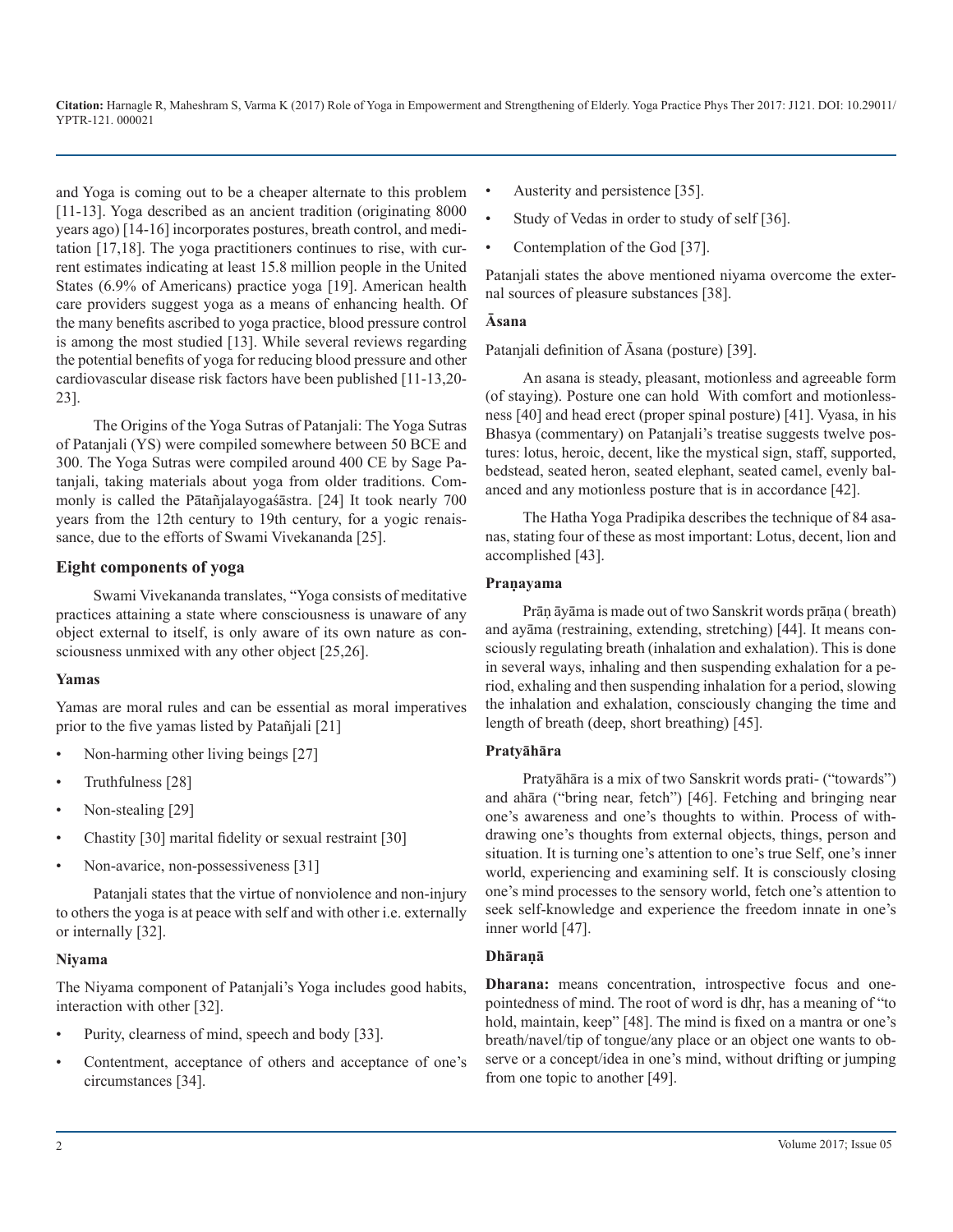#### **Dhyāna**

Dhyana literally means "contemplation, reflection" and "profound, abstract meditation". If the concentration was on one object, Dhyana is non-judgmental, non-presumptuous observation of that object. If the focus was on a concept/idea, Dhyana is contemplating that concept/idea in all its aspects, forms and consequences with uninterrupted train of thought, current of cognition, flow of awareness [50]. Dharana is a state of mind, Dhyana the process of mind [51].

#### **Samādhi**

Means "putting together, joining, combining with, union, harmonious whole, trance" [52]. Samadhi is that spiritual state when one's mind is so absorbed in whatever it is contemplating on, that the mind loses the sense of its own identity. The thinker, the thought process and the thought fuse with the subject of thought as oneness, Samadhi [53,54, 56].

American Heart Association and American College of Sports Medicine recommends regular exercise as it improves functions of heart & lung, enhances glucose metabolism, reduces coronary disease risk & boosts well being [56]. Elderly patients who have had a hip fracture can perform moderate to high intensity yoga training at home [57]. Ex-servicemen are left to look after themselves due to widely prevalent nuclear family norm. Furthermore, children are not staying with parents mostly due to reasons like education & employment.

#### **Objectives of the Study**

To determine the feasibility of strengthening the health of elderly by Yoga in view of non availability of the children or relatives to assist in old age & also to prevent life style diseases.

## **Material & Methods**

The 58 elderly aged between 47 to 94 yrs who were already or freshly admitted in addition to 58 subjects (A total of 116) who also reported on daily outdoor basis during the period of study, having mild to moderate complications due to Life style diseases were enrolled in a Military Hospital at the time of study, were selected. Some of them despite being in relatively young age were unemployed and were dependent on their children for psychological, physical and financial support. Ex-servicemen as young as 47 yrs old were also included to delineate early changes due to ageing as well as because an ex-serviceman PBOR retires relatively at an early age.

The study was an interventional "Before" & "After" prospective hospital based study. A total of 58 (out of 116) subjects were selected amongst freshly admitted and already admitted patients in a Military Hospital and in addition 58 subjects were enrolled of outdoor basis who were suffering with any or multiple complications of Diabetes Mellitus, Ischemic Heart Diseases, Stroke, Hypertension & Senile Depression. Out of 136 subjects, only 116 subjects could complete the study. The study was conducted on all volunteers ESM subjects without calculating sample size because of operational /logistical difficulties. However, when retrospectively sample size was calculated for variables such as Hemoglobin, blood sugar, total cholesterol, and blood pressure with 10% level of significance, 80% power and two tailed tests, the sample size ranged lowest 40 & highest 104. In our study, 116 could complete the study and thus sample was adequate.

The training modalities included weekly program for all 116 study subjects together, comprising of Yoga training on a daily basis for 6 days in a week on for 90 minutes under the guidance of a recognized a yoga teacher, hired for a period of three months. Yoga & Pranayama training was conducted under the guidance of a yoga teacher. All eight aspects of Patanjali Yoga were covered concurrently. In addition, apart from specific medications & physiotherapy and so on, appropriate specialist consultation and treatment required for specific ailment was also given. . All subjects, were given spiritual enhancement by instructor from TejGuru Tej Parkhi's "Happy Thoughts" organization, who covered topic such as, aspects of being a good human being, methods of self-realization by meditation without reference to any particular religion. All subjects were imparted Yoga training at Yoga hall of the Military Hospital. . Efforts were done to reduce bias by detailing same Medical & paramedical staff on same equipments for evaluation of 'after' parameters.

 The study was conducted for a period of three months. All patients were either admitted in indoor department or enrolled on the outdoor basis till end of the study or more depending on their medical condition.

The observer's bias was removed by including group of observers who examined and evaluated all the study subjects before starting the intervention and at follow-up three months later. The same observers except for one, again evaluated same subjects without knowing the baseline data. The observers assessments was totally independent and without prejudice as they were not co-authors.

#### **Results**

A total of 116 subjects (out of 136 initial subjects) were followed up from start to end as 20 subjects discontinued the study due to domestic reasons. The age of 116 subjects range from 47yrs to 94 yrs with maximum concentration between 55 yrs & 70 yrs.

A statistically significant decrease was observed with respect to pulse, respiratory rate, blood pressure (Both systolic & Diastolic), fasting glucose, post-prandial glucose, total cholesterol LDL cholesterol & VLDL cholesterol (Table-1).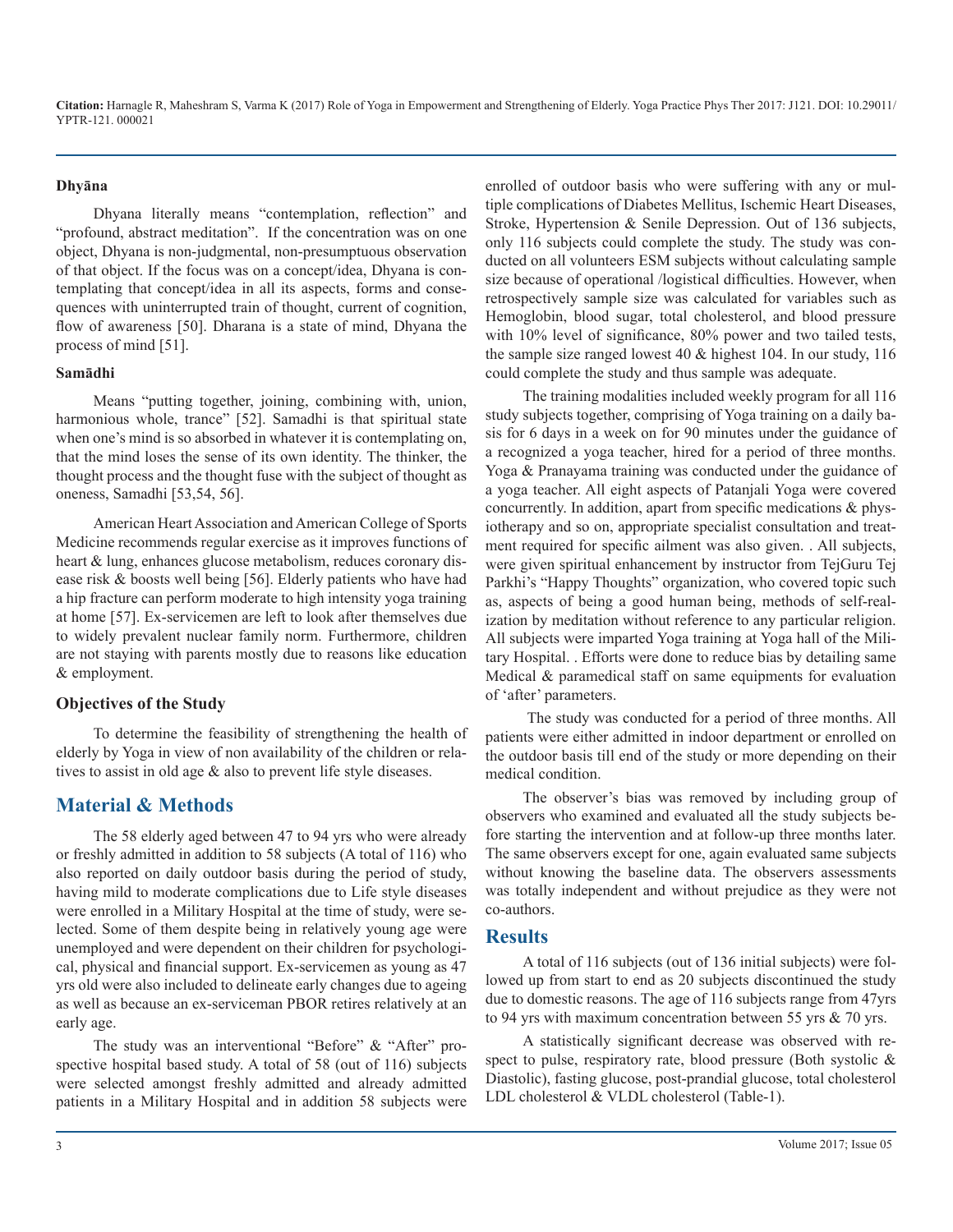|                          | Mean value<br><b>Before</b> inter-<br>ventions | <b>SD Before</b><br>interventions | <b>Mean Value</b><br>After interven-<br>tions | <b>SD</b> After inter-<br>ventions | <b>Mean Change</b> | <b>T</b> Test value | 'p' value |
|--------------------------|------------------------------------------------|-----------------------------------|-----------------------------------------------|------------------------------------|--------------------|---------------------|-----------|
| Hemoglobin               | 12.46                                          | 2.09                              | 13.129                                        | 1.7479                             | $-0.671$           | $-5.631$            | 0.001     |
| Weight                   | 59.3                                           | 13.574                            | 59.35                                         | 13.369                             | $-0.01$            | $-0.135$            | 0.89      |
| <b>BMI</b>               | 24.13                                          | 4.92                              | 24.01                                         | 5.32                               | 0.124              | 0.386               | 0.7       |
| Waist measurement        | 82.19                                          | 13.53                             | 82.45                                         | 12.71                              | $-0.26$            | $-0.645$            | 0.52      |
| Pulse                    | 79.57                                          | 5.42                              | 76.36                                         | 4.7                                | 3.21               | 5.172               | 0.001     |
| Resp Rate                | 19.75                                          | 0.99                              | 19.37                                         | 1.07                               | 0.39               | 2.654               | 0.01      |
| <b>BP</b> Systolic       | 131.51                                         | 12.59                             | 125.75                                        | 7.838                              | 5.75               | 3.438               | 0.001     |
|                          |                                                |                                   |                                               |                                    |                    |                     |           |
| <b>BP</b> Diastolic      | 84.04                                          | 8.57                              | 78.91                                         | 10.3                               | 5.12               | 3.223               | 0.01      |
| Fasting glucose          | 87.71                                          | 20.58                             | 81.76                                         | 12.68                              | 5.95               | 4.793               | 0.001     |
| Post prandial glucose    | 122.62                                         | 71.86                             | 109.69                                        | 42.46                              | 12.93              | 3.236               | 0.01      |
| <b>Total Cholesterol</b> | 185.84                                         | 19.52                             | 178.03                                        | 19.23                              | 7.81               | 6.207               | 0.001     |
| Triglycerides            | 147.69                                         | 103.89                            | 153.22                                        | 137.7                              | $-5.53$            | $-0.385$            | 0.7       |
| <b>HDL</b>               | 50.34                                          | 5.65                              | 49.84                                         | 6.43                               | 2.52               | 3.535               | 0.001     |
| <b>LDL</b>               | 105.59                                         | 19.31                             | 101.9                                         | 18.21                              | 3.69               | 9.503               | 0.001     |
| <b>VLDL</b>              | 33.34                                          | 26.92                             | 28.78                                         | 21.69                              | 4.57               | 3.375               | 0.001     |

**Table 1:** Changes in anthropometry, biochemical and depression score - after the interventions.

All cases had score ranging from six to ten & their score improved to normal i.e. to less than five after three months of interventions (Table-3).

| <b>DSS</b>    |     | <b>STD</b> | <b>DEVIA-</b><br><b>TION</b> | Mini-<br>mum | Maxi-<br>mum |
|---------------|-----|------------|------------------------------|--------------|--------------|
| <b>Before</b> | 116 | 5.19       | 1.53                         |              |              |
| Afer          | 116 | 1.58       | .07                          |              |              |

**Table 3:** Changes in Hamilton Depression Score after the Intervention.

1. Before intervention 78 (67.26%)subject had Hamilton Depression score of less than five ,which is considered to be normal

- 2. 93.96% had six to ten score improved to normal ie to less than five in 109/116 patients had subjective improvement as per Hamilton
- 3. Depression score after yoga intervention
- 4. The Hamilton's Depression score was found to be statistically significant following intervention after three month.

There has been subjective high degree of improvement in problems of posture of sitting, standing, sitting to standing, walking, wheel chair/ stretcher borne, walking with support & quality of sleep (Table-4).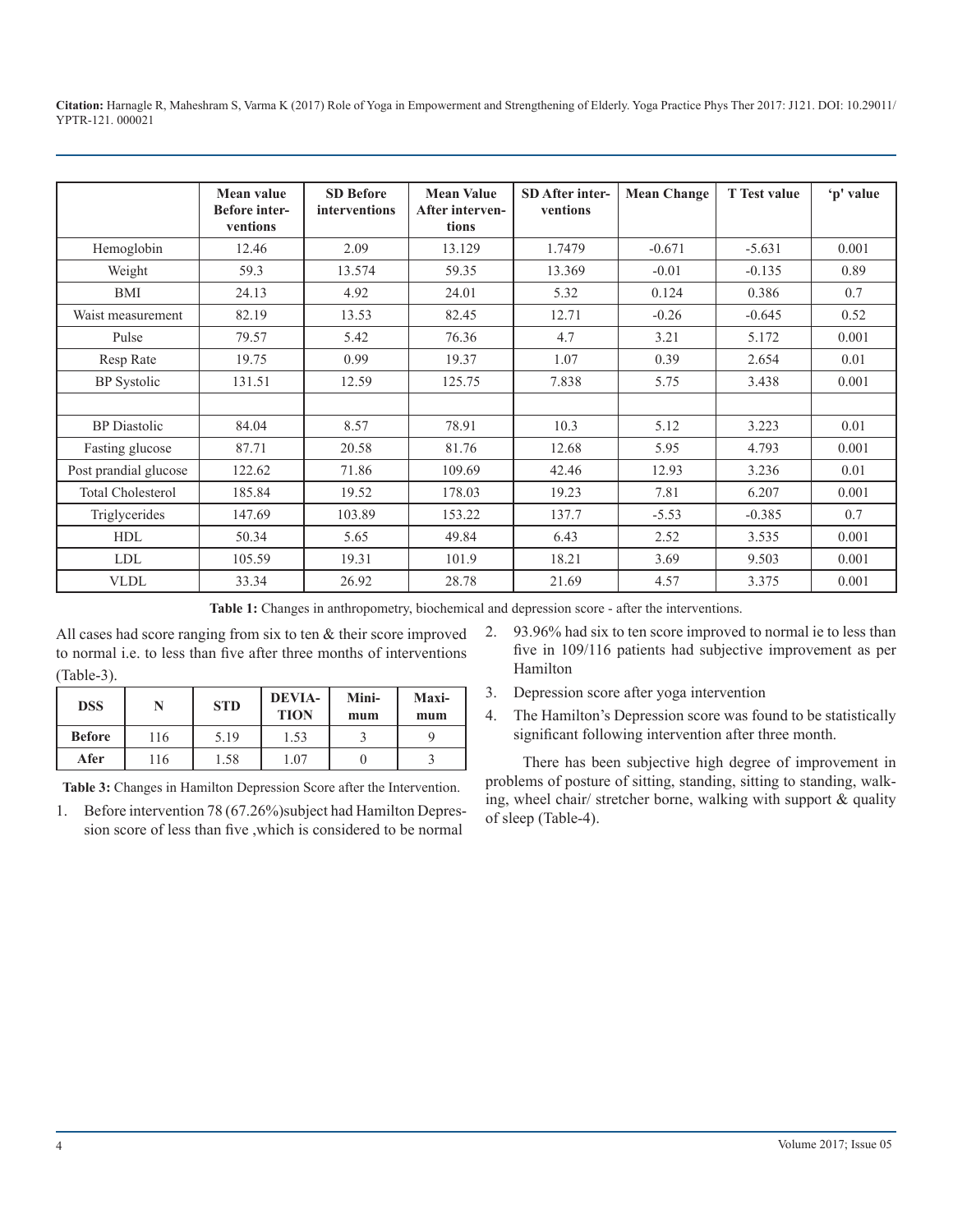| S. No | <b>Parameters</b>                       | <b>Mild</b> | Moderate | <b>Severe</b> | <b>Mild</b> | Moderate | <b>Severe</b> | <b>Reduction</b> |
|-------|-----------------------------------------|-------------|----------|---------------|-------------|----------|---------------|------------------|
|       | Sitting Posture problems                | 41          | 20       | 40            | 26          | 16       | 18            | 59.4             |
|       | Standing Posture problems               | 36          | 32       | 26            | 18          | 16       | 14            | 51.06            |
|       | Sitting to Standing Posture<br>problems | 47          | 28       | 30            | 22          | 16       | 18            | 58.8             |
|       | Walking Ambulatory problems             | 23          | 18       | 26            | 12          | 10       | 12            | 22.78            |
|       | Wheel chair borne problems              | 11          | 8        |               |             |          |               | 3.78             |
|       | Stretcher borne problems                | 12          | 10       |               |             |          |               | 4.2              |
|       | Walking with support                    | 22          |          |               |             |          |               | 3.81             |

% Reduction Is Calculated After Adding Mild, Moderate & Severe Subjects before & After

**Table 4:** Subjective Changes in physical posture, mobility and sleep after the intervention.

|      | <b>Before intervention</b> |             |          |               | <b>After intervention</b> |          |              |             |
|------|----------------------------|-------------|----------|---------------|---------------------------|----------|--------------|-------------|
| s.no | <b>Parameter</b>           | <b>Mild</b> | Moderate | <b>Severe</b> | Mild                      | Moderate | <b>Sever</b> | % Reduction |
|      | Depth                      | 28          | 18       | 22            |                           |          |              | 22.48       |
|      | Duration                   | 24          | 22       | 20            | 12                        | 12       | 10           | 25.92       |
|      | Quality                    | 32          | 16       | 24            | 16                        |          | 12           | 25.92       |
|      | Continuity                 | 30          | 24       | 16            | 16                        | 12       |              | 2.52        |
|      | Sleeping pills             |             |          | 10            |                           |          |              | 3.77        |
|      | Sense of Wellbing          | 14          | 10       |               |                           |          |              | 2.4         |

% Reduction is calculated after adding mild moderate & server subjects before  $\&$  after the parameter affected in sleep quality include depth duration quality continuity sleeping pills use  $\&$  sense of wellbeing

#### **Table 4(a):** Sleep Pattern.

## **Discussions**

The present study has revealed that ex-servicemen are easily motivated (after removing doubts causing initial reluctance) for initiating them for regular physical exercise as well for continuing or stepping up of measures for spiritual healing enhancement. Once ex-servicemen were motivated than their age is not a hindrance for continuation with interventions on their own with three monthly one day refresher capsule. The benefits accruing due to progressive weight training in the study is in agreement with other studies [1-4]. A randomized controlled trial has similarly shown 50% reduction in Hamilton Depression Score along with strength gain & sleep quality [58].

A total of 19 parameters were studied including anthropometric, biochemical and Hamilton Depression Score before the onset of intervention, and then after subjecting 58 ex-servicemen to three months of intervention. There has been a significant decrease in pulse rate, respiratory rate, Systolic, Diastolic BP, Fasting and Post- prandial Glucose, Total Cholesterol, LDL & VLDL.

A study at Delhi has shown reduction in fasting glucose & decrease in total cholesterol & VLDL cholesterol [59]. Regular physical activity is important for primary & secondary prevention of many chronic diseases & delays loss of independence [60].

The Hamilton's Depression Score was found to be statistically significant following intervention after three months. Before intervention 78 (67.26%) subjects had Hamilton Depression Score of less than five, which is considered to be normal, while 38 (32.75%), had Hamilton Depression Score in the range between 6 to 10, which is moderate Depression. After the intervention all 116(100%) subject had Hamilton Depression Score less than five i.e. normal. There has been a considerable subjective improvement in most of the parameter from severe to moderate/mild and from moderate to mild. Community based exercise program reduces risk factors for accidental falls in 65 to 75 yrs old with osteoporosis in a randomized controlled trial [61]. Therefore, the importance of regular physical activity at a community level including progressive weight training cannot be overemphasized.

### **Recommendations**

It is recommended that ex-servicemen be provided with facilities for weight training and spiritual health enhancement by employing a physical trainer & a yoga teacher at station level. However, motivation as well as importance & benefit of regular exercise must be imparted since the time of enrolment and contin-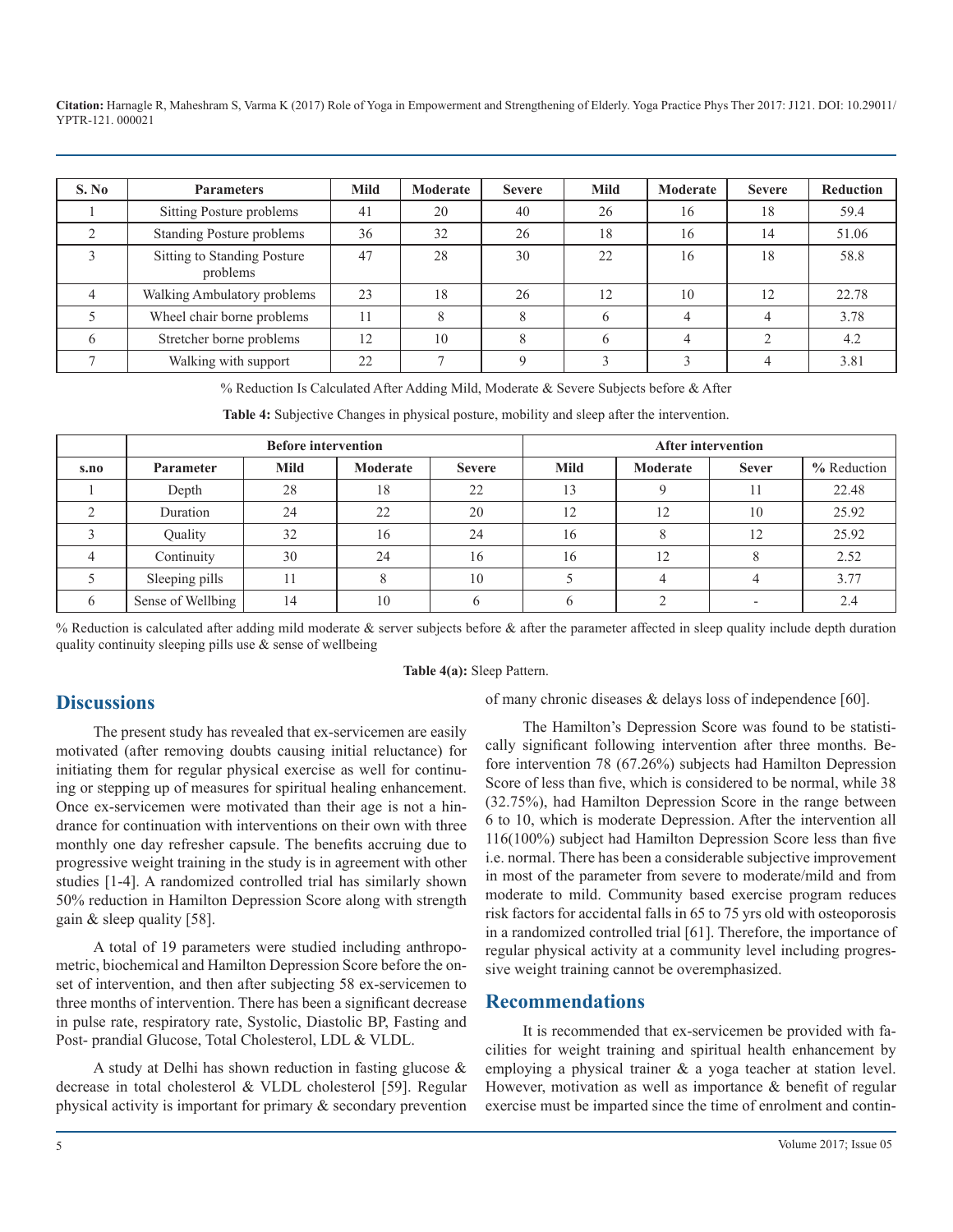ued throughout at unit level till retirement. The effects of regular yoga training as well as enhancement of spiritual health will result in better coping ability and adaptation due to aging.

## **Limitation of study**

As it was a hospital based study, more studies on a larger sample size are required for extrapolating the inference to the population

## **References**

- 1. [Sequin R, Nelson ME \(2003\) The benefits of strength training for older](https://www.ncbi.nlm.nih.gov/pubmed/14552938)  adults. American Journal of Preventive Medicine 25: 141-149.
- 2. [Sims J, Still K, Davider S, Guerin J, Naney H \(2006\) Explore the fea](https://www.ncbi.nlm.nih.gov/pmc/articles/PMC1698486/)sibility of community based strength programme for older people with [depressive symptoms. BMC Geriatrics 6: 18.](https://www.ncbi.nlm.nih.gov/pmc/articles/PMC1698486/)
- 3. VL Roger, AS Go, DM Lloyd-Jones, Benjamin EJ, Berry JD et al. (2012) "On behalf of the American Heart Association statistics committee and stroke statistics subcommittee. Heart disease and stroke statistics-2012 update: a report from the American Heart Association," Circulation, vol. 125, no. 1, pp. 188–197.
- 4. [C Gillespie, EV Kuklina, PA Briss, NA Blair, Y Hong, et al. \(2011\) Vi](https://www.ncbi.nlm.nih.gov/pubmed/21293325)tal signs: prevalence, treatment, and control of hypertension, United [States, 1999–2002 and 2005–2008. MMWR Morb Mortal Wkly Rep](https://www.ncbi.nlm.nih.gov/pubmed/21293325)  [60: 103-108.](https://www.ncbi.nlm.nih.gov/pubmed/21293325)
- 5. [Chobanian AV, Bakris GL, Black HR, Cushman WC, Green LA, et al.](https://www.ncbi.nlm.nih.gov/pubmed/12748199)  (2003) The Seventh Report of the Joint National Committee on Pre[vention, Detection, Evaluation, and Treatment of High Blood Pressure:](https://www.ncbi.nlm.nih.gov/pubmed/12748199)  [the JNC 7 report. Journal of the American Medical Association 289:](https://www.ncbi.nlm.nih.gov/pubmed/12748199)  [2560-2572.](https://www.ncbi.nlm.nih.gov/pubmed/12748199)
- 6. (2012) High blood pressure facts. Centers for Disease Control and Prevention.
- 7. [Okonta NR \(2012\) Does yoga therapy reduce blood pressure in pa](https://www.ncbi.nlm.nih.gov/pubmed/22517349)tients with hypertension?: an integrative review. Holist Nurs Pract 26: [137-141.](https://www.ncbi.nlm.nih.gov/pubmed/22517349)
- 8. 12 Evidence-Based Complementary and Alternative Medicine
- 9. [Innes KE and Vincent HK \(2007\) The influence of yoga based pro](https://www.ncbi.nlm.nih.gov/pmc/articles/PMC2176136/)grams on risk profiles in adults with type 2 diabetes mellitus: a system[atic review. Evid Based Complement Alternat Med 4: 469-486.](https://www.ncbi.nlm.nih.gov/pmc/articles/PMC2176136/)
- 10. [KE Innes, Bourguignon C, Taylor AG \(2005\) Risk indices associated](https://www.ncbi.nlm.nih.gov/pubmed/16322413)  with the insulin resistance syndrome, cardiovascular disease, and [possible protection with yoga: a systematic review. J Am Board Fam](https://www.ncbi.nlm.nih.gov/pubmed/16322413)  [Pract 18: 491-519.](https://www.ncbi.nlm.nih.gov/pubmed/16322413)
- 11. [Walters JD \(2002\) The Art and Science of Raja Yoga: Fourteen Steps](https://books.google.co.in/books?id=YLXz6mOYyJ4C&pg=PP1&lpg=PP1&dq=The+Art+and+Science+of+Raja+Yoga:+Fourteen+Steps+to+Higher+Awareness&source=bl&ots=-LrrzK3xiD&sig=mNzOyGz-ftanCeG2Kos0SkLVI7M&hl=en&sa=X&ved=0ahUKEwiv2L3xvPHSAhXMpI8KHYMjC8IQ6AEIQDAI#v=onep)  to Higher Awareness, Motilal Banarsidass publishers, Delhi,India 13- [469.](https://books.google.co.in/books?id=YLXz6mOYyJ4C&pg=PP1&lpg=PP1&dq=The+Art+and+Science+of+Raja+Yoga:+Fourteen+Steps+to+Higher+Awareness&source=bl&ots=-LrrzK3xiD&sig=mNzOyGz-ftanCeG2Kos0SkLVI7M&hl=en&sa=X&ved=0ahUKEwiv2L3xvPHSAhXMpI8KHYMjC8IQ6AEIQDAI#v=onep)
- 12. [Feuerstein G \(2002\) The Yoga Tradition: Its History, Literature, Phi](http://www.barnesandnoble.com/w/the-yoga-tradition-georg-feuerstein/1110931420)losophy, Practice, Bhavana Books, New Delhi India.
- 13. [Brown RP, Gerbarg PL \(2005\) SudarshanKriya yogic breathing in the](https://www.ncbi.nlm.nih.gov/pubmed/15750381)  treatment of stress, anxiety, and depression-part I:neurophysiologic [model. J Altern Complement Med 11: 189-201.](https://www.ncbi.nlm.nih.gov/pubmed/15750381)
- 14. [Baldwin MC \(1999\) Psychological and physiological influences of](https://www.qigonginstitute.org/abstract/5480/psychological-and-physiological-influences-of-hatha-yoga-training-on-healthy-exercising-adults-yoga-stress-wellness)  hatha yoga training on healthy, exercising adults (yoga, stress, well[ness\). Dissertation Abstracts International Section A. Humanities and](https://www.qigonginstitute.org/abstract/5480/psychological-and-physiological-influences-of-hatha-yoga-training-on-healthy-exercising-adults-yoga-stress-wellness)  [Social Sciences 60: 1031.](https://www.qigonginstitute.org/abstract/5480/psychological-and-physiological-influences-of-hatha-yoga-training-on-healthy-exercising-adults-yoga-stress-wellness)
- 15. [Cowen VS, Admans TB \(2005\) Adams Physical and perceptual bene](http://www.bodyworkmovementtherapies.com/article/S1360-8592(04)00061-0/abstract)fits of yoga asana practice: results of a pilot study. Journal of Bodywork [and Movement Therapies 9: 211-219.](http://www.bodyworkmovementtherapies.com/article/S1360-8592(04)00061-0/abstract)
- 16. [Dvivedi J, Kaur H, Dvivedi S \(2008\) Effect of 1 week' 61-points relax](https://www.ncbi.nlm.nih.gov/pubmed/19552057)ation training' on cold pressor test induced stress in premenstrual syn[drome. Indian Journal of Physiology and Pharmacology 52: 262-266.](https://www.ncbi.nlm.nih.gov/pubmed/19552057)
- 17. [Hutchinson S, Ernst E \(2003\) Ernst Yoga therapy for coronary heart](http://onlinelibrary.wiley.com/doi/10.1111/j.2042-7166.2003.tb05801.x/abstract)  disease: a systematic review. Focus on Alternative and Complemen[tary Therapies 8: 144.](http://onlinelibrary.wiley.com/doi/10.1111/j.2042-7166.2003.tb05801.x/abstract)
- 18. [Raub JA \(2002\) Psychophysiologic effects of Hatha Yoga on muscu](https://www.ncbi.nlm.nih.gov/pubmed/12614533)[loskeletal and cardiopulmonary function: a literature review. Journal of](https://www.ncbi.nlm.nih.gov/pmc/articles/PMC1698486/) [Alternative and Complementary Medicine 8: 797-812.](https://www.ncbi.nlm.nih.gov/pubmed/12614533)
- 19. [Ian Whicher \(1998\) The Integrity of the Yoga Darsana: A Reconsidera](https://books.google.co.in/books?id=_Qo9K9hPvQgC&pg=PA428&lpg=PA428&dq=The+Integrity+of+the+Yoga+Darsana:+A+Reconsideration+of+Classical+Yoga&source=bl&ots=YClz2cUI78&sig=mHNacyVix5iysRLn_FS6ZbOtns0&hl=en&sa=X&ved=0ahUKEwi5oOnKwvHSAhXFL48KHeNbBc8Q6AEIQzAI)tion of Classical Yoga, State University of New York Press: 49
- 20. Stuart Sarbacker (2011) Yoga Powers (Editor: Knut A. Jacobsen), Brill, ISBN 978-9004212145, page 195
- 21. Philipp MA. (2006) Samādhipāda: das erste Kapitel des [Pātañjalayogaśāstra zum ersten Mal kritisch ediert. Aachen: Shaker.](https://www.ncbi.nlm.nih.gov/pubmed/21293325)
- 22. [Bryant Edwin F \(2009\) The Yoga Sūtras of Patañjali: A New Edition,](https://books.google.co.in/books/about/The_Yoga_s%C5%ABtras_of_Pata%C3%B1jali.html?id=JHYxAQAAIAAJ)  Translation and Commentary. New York: North Poinnt Press[.](https://books.google.co.in/books/about/The_Yoga_s%C5%ABtras_of_Pata%C3%B1jali.html?id=JHYxAQAAIAAJ)
- 23. [Michele Desmarais \(2008\) Changing Minds: Mind, Consciousness](https://books.google.co.in/books?id=EXHF0lkL7MAC&printsec=frontcover&source=gbs_ge_summary_r&cad=0#v=onepage&q&f=false)  [and Identity in Patanjali's Yoga Sutra, Motilal Banarsidass: 16-17](https://www.ncbi.nlm.nih.gov/pubmed/12748199).
- 24. [Tatya TR \(1885\) The Yoga Philosophy with Bhojaraja commentary.](https://archive.org/stream/yogaphilosophyb00tatygoog#page/n6/mode/2up)  The subhoda prakash press, Bombay.
- 25. [Jha GN \(1907\) The Yoga-darsana: The sutras of Patanjali with the](https://archive.org/stream/yogadaranasutra00patagoog#page/n20/mode/2up)  Bhasya of Vyasa Translated into English with Notes. Harvard Univer[sity Archives.](https://archive.org/stream/yogadaranasutra00patagoog#page/n20/mode/2up)
- 26. [Johnston C \(1912\) The Yogasutras of Patanjali "The Book of the Spiri](https://www.ncbi.nlm.nih.gov/pubmed/22517349)tual Man"
- 27. Āgāśe KS (1904) Pātañjalayogasūtrāṇi. Puṇe: Ānandāśrama 102.
- 28. [James Lochtefeld \(2002\) The Illustrated Encyclopedia of Hinduism.](https://archive.org/stream/TheIllustratedEncyclopediaOfHinduism2VolSet/The_Illustrated_Encyclopedia_of_Hinduism_2_Vol_Set#page/n4/mode/1up)  [Rosen Publishing New York 2: 777.](https://www.ncbi.nlm.nih.gov/pmc/articles/PMC2176136/)
- 29. [Dhand A \(2002\) The dharma of ethics, the ethics of dharma: Quizzing](http://onlinelibrary.wiley.com/doi/10.1111/1467-9795.00113/abstract)  the ideals of Hinduism. Journal of Religious Ethics 30: 347-372.
- 30. [Louise Taylor \(2001\) A Woman's Book of Yoga. Tuttle 3.](https://www.ncbi.nlm.nih.gov/pubmed/16322413)
- 31. [TR Tatya \(1885\) The Yoga Philosophy with Bhojaraja commentary](https://archive.org/stream/yogaphilosophyb00tatygoog#page/n130/mode/2up)  80.
- 32. [Jan EM Houben and Van Kooij KR \(1999\) Violence Denied: Violence,](https://www.questia.com/read/120137393/violence-denied-violence-non-violence-and-the-rationalization) Non-Violence and the Rationalization of Violence in South Asian Cul[tural History. Brill Academic 5.](https://www.questia.com/read/120137393/violence-denied-violence-non-violence-and-the-rationalization)
- 33. [N Tummers \(2009\) Teaching Yoga for Life. 13-16](http://www.barnesandnoble.com/w/the-yoga-tradition-georg-feuerstein/1110931420)
- 34. [Āgāśe KS \(1904\). Pātañjalayogasūtrāṇi. Puṇe: Ānandāśrama 102](https://archive.org/stream/patanjaliyoga/yoga_sutras_three_commentaries#page/n113/mode/2up).
- 35. [Sharma U and Sharma SK, Indian Political Thought. Atlantic Publishers 19.](https://books.google.co.in/books?id=BX3wIjJ9mvMC&printsec=frontcover&source=gbs_ge_summary_r&cad=0#v=onepage&q&f=f)